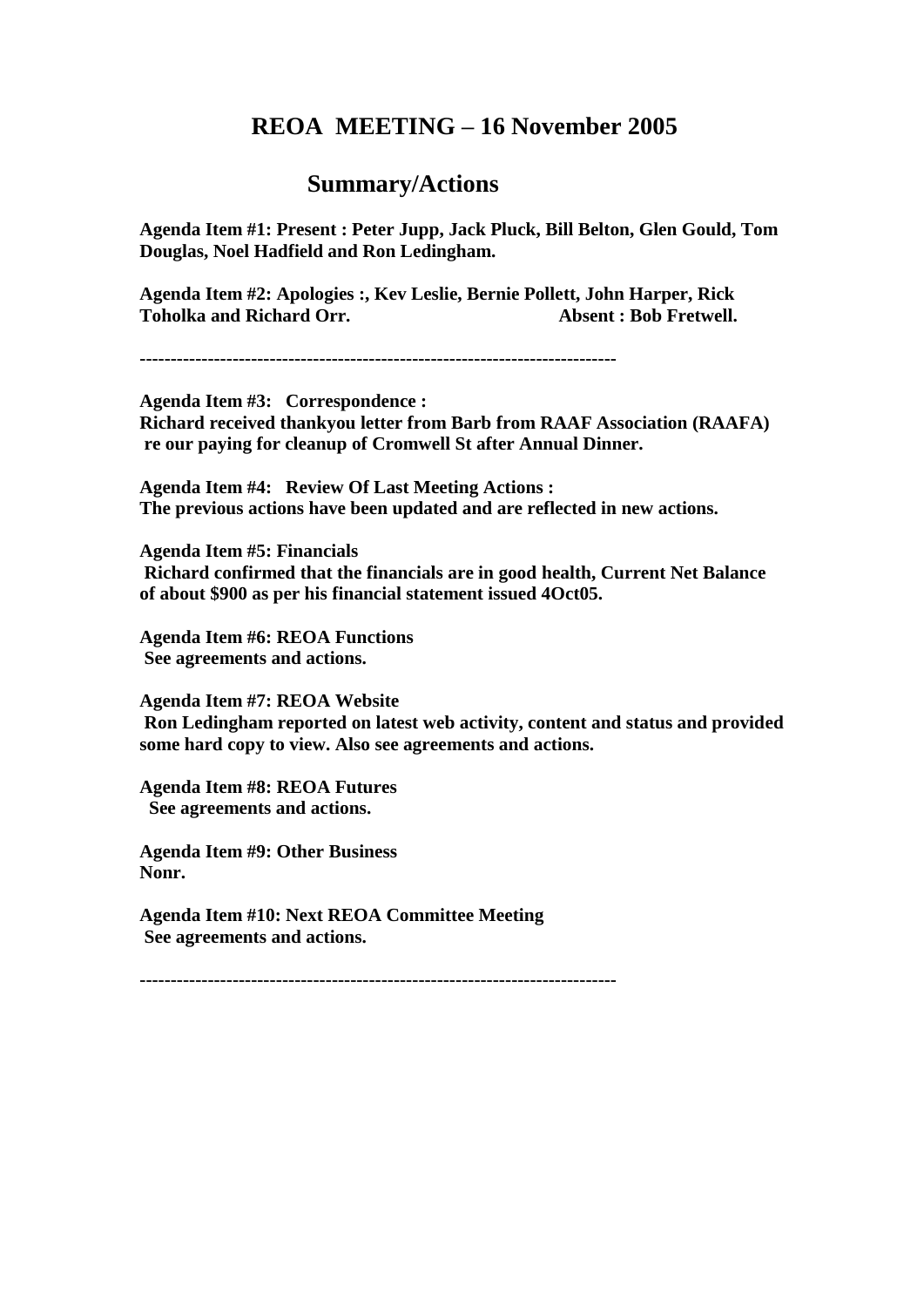**Agreements Aug05 :**

**Nov05 #1 : The merits of changing Annual Dinner to a lunch to allow older members easier access were discussed but majority view favoured keeping Annual Dinner.We will have 3 functions in 2006.** 

- **1. Informal ANZAC Day get together 25Apr06, Details TBA.**
- **2. Lunch in May06, Details TBA.**
- **3. Annual Dinner, Thursday, 28Sep06, Details TBA.**

**Nov05 #2 : Discussed REOA futures and prospective venues and deferred to next meeting. It was noted, however, that the RAAFA has contracted to purchase new premises at 24-36 Camberwell Rd, Hawthorn East. This facility has 4 office areas, with two leased out on long leases providing ongoing income. RAAFA will use 1+ with remaining space also leased. The facility is close to Tower Hotel.** 

**Nov05 #3 Discussed REOA futures and prospective venues and deferred to next meeting. It was noted, however, that the RAAFA has contracted to purchase new premises at 24-36 Camberwell Rd, Hawthorn East. This facility has 4 office areas, with two leased out on long leases providing ongoing income. RAAFA will use 1+ with remaining space also leased. The facility is close to Tower Hotel.** 

**-----------------------------------------------------------------------------**

**Actions Mar05 :**

**Nov05 #1 : Carry Over ACTION. All again agreed to provide logo ideas/options to Kev who will coordinate. In addition Ron presented an REOA logo cap. Ron is going to Malaysia shortly (AGAIN) and will obtain a few more samples. See next action.**

**Nov05 #2 Glen Gould is going to consider some logos/designs and will, in conjunction with Jack Pluck, advise the committee (and Kev and Ron directly).**

**Nov05 #3 : Carry Over ACTION. Richard Orr and Ron Ledingham to collaborate and facilitate coverage of latest update and recent status re "pensions & CPI etc" on the REOA web site.**

**Nov05 #4 : Bill Belton and/or Kev Leslie to brief committee on potential options to use new RAAFA facility along with lunch and catering options. Some concern was expressed re access to new facility given it's location.**

**Nov05 #5 : It was agreed that membership of RAAFA should be encouraged. This will be discussed at next meeting and suggestions are welcome.**